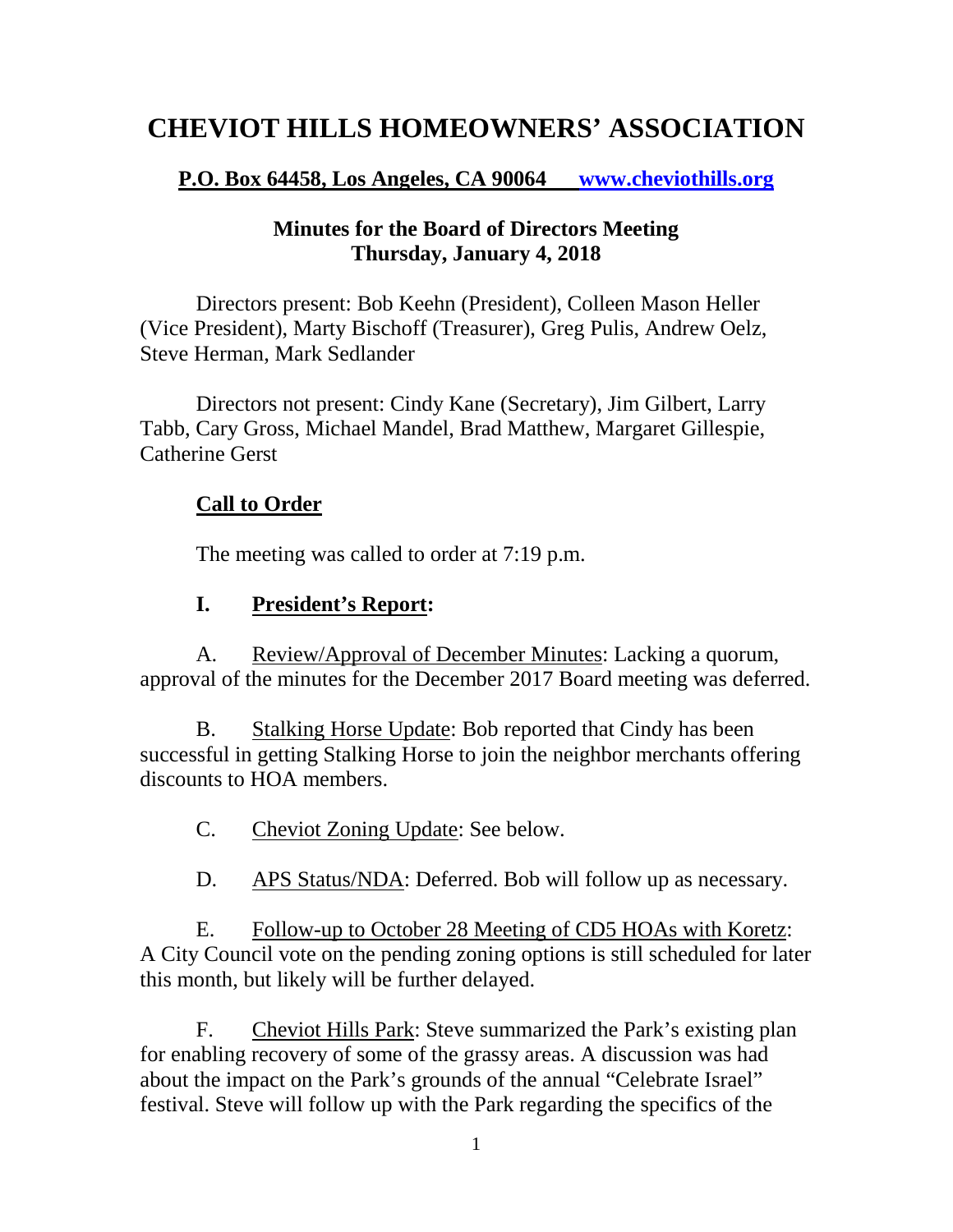recovery plan, and will draft a letter (which will be circulated for Board comment) to the festival organizers regarding areas of concern.

G. Mercaptan Leak Followup: No new developments.

## **II. Secretary's Report/Membership:**

Deferred.

## **III. Financial Report:**

There were no questions regarding the most recent financial report.

## **IV. Old Business:**

A. Landscaping of Medians: Deferred.

B. Bylaws Revision: Deferred. Bob will follow up regarding Margaret's proposals.

C. Film Committee: No new developments.

D. Cheviot Hills Tree Project: Bob provided an update regarding next steps in having dead/dying trees removed, and the permitting process required by the City.

## **V. Committee Reports:**

- A. Neighborhood Watch/Security: No new developments.
- B. FOWLA: No new developments.
- C. Cell Tower: Deferred.
- D. Expo/Bike Path: No new developments.
- E. FOO/Schools: No new developments.